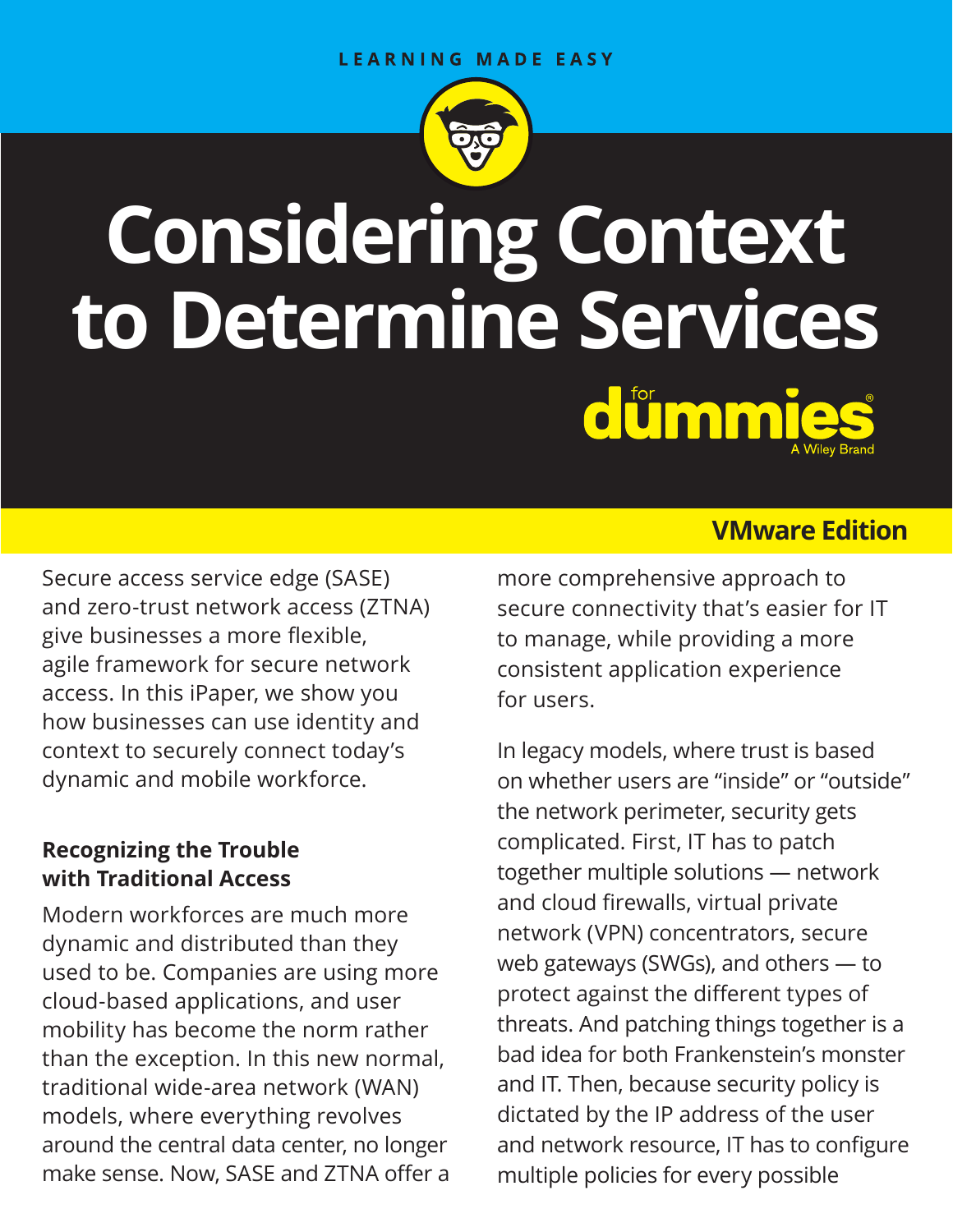way in which users may connect. This process is typically done manually, so updating these policies can be laborious and require long lead times.

This model isn't great for users either, because they end up with inconsistent, sometimes confusing access methods depending on where or how they connect. Users often wind up being the integration point for the enterprise's disparate security tools — and they may even look for ways to work around them. Security is hard enough without your own users looking to circumvent them to make their lives easier.

## **Simplifying Access with SASE and ZTNA**

With SASE and ZTNA, connectivity is tied to a user's identity and context, not an IP address. The network grants access on a per-application basis. And it can draw on a comprehensive networking and security stack in the cloud to automatically apply the right services for every scenario. Note also that, unlike traditional networks, with SASE and ZTNA, the user can be anywhere — even at home or in a coffee shop. The network applies consistent security regardless of location.



**SASE makes it easy to manage access and security, no matter where or when a user logs in.**

Using contextual identity in this way requires a different approach to access. Instead of focusing on abstract or indirect concepts like source and destination IP address, the network makes decisions based on direct measures of security, such as user group membership and device state. Now, security can be enforced based on real-world concepts that are easy to understand and describe:

- Who the user is
- Where and how the user connects
- Which network and security services should be applied to the user's connection

The following sections examine these concepts in detail. Then we explore how a network using SASE and ZTNA can use contextual identity to enable secure, high-performing connectivity for all access scenarios.



**Using smarter, more agile access models has become even more important as the number of remote users explodes. The 2020 ZK Research** 

**Work-from-Anywhere Study found that the percentage of users working remotely nearly doubled, growing from 22 percent in 2019 to 42 percent in 2020. This represents a paradigm shift in the way people work, and it demands a comparable shift in how businesses secure those users.**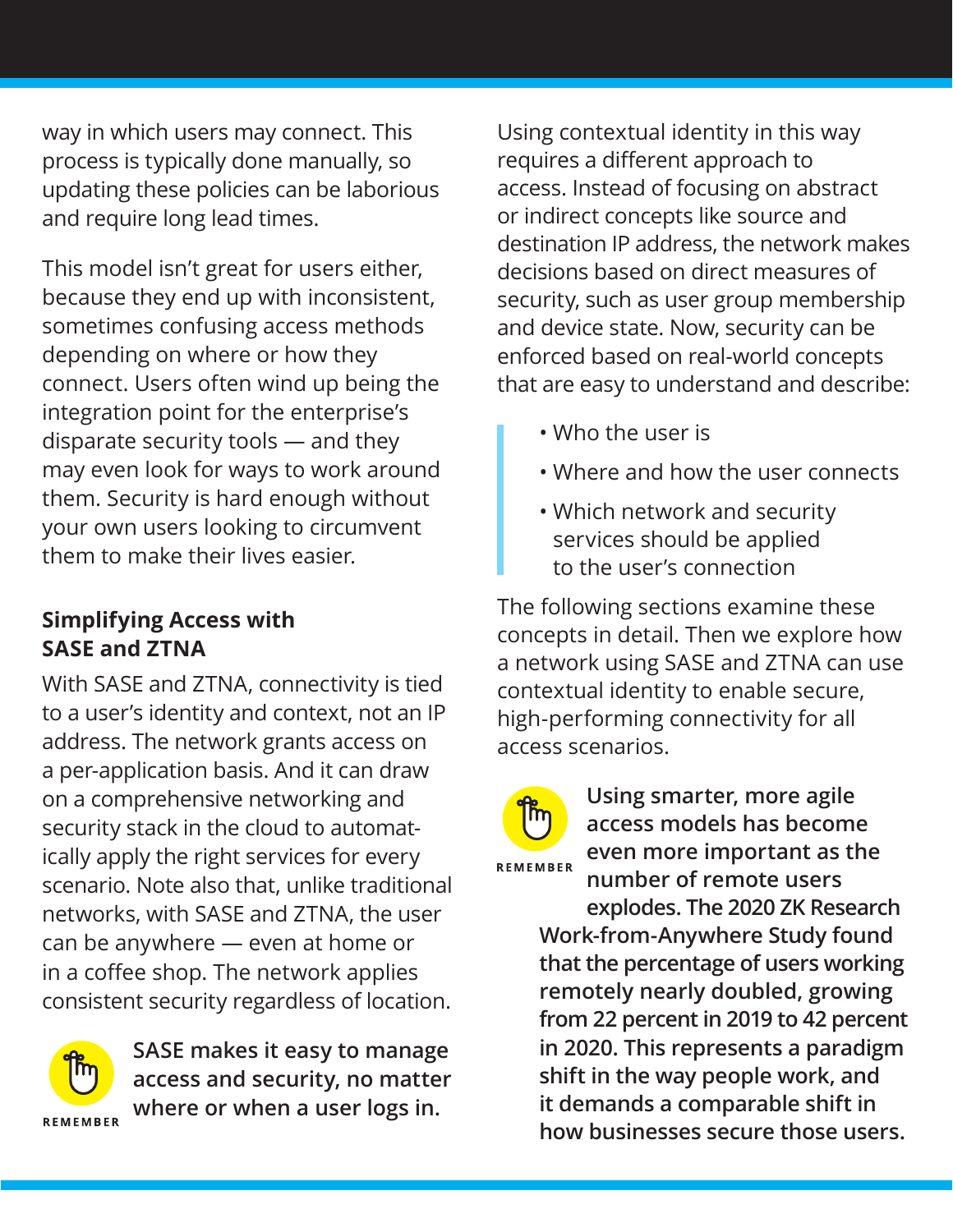## **Looking at Identity and Context**

To build a framework for secure access that's as dynamic and flexible as today's workforce, we need to define three basic elements:

- Identity types
- Context
- Services

# **Identity types**

Businesses must be able to uniquely identify any user attempting to access business resources, whether hosted within the enterprise data center or in the cloud. Consider two remote users, Aubrey and Flynn (see Figure 4-1). Aubrey is an enterprise employee accessing a softwareas-a-service (SaaS) application, such as Office 365, from a coffee shop over a public Internet connection. Flynn is a contractor accessing a controlled enterprise application hosted in the data center. Aubrey and Flynn are both remote users, but their unique identities matter a great deal in determining how and what they can access.



Flynn is a contractor accessing a controlled enterprise application in the data center.

Identity types can be grouped into broad categories, such as the following:

- • **Enterprise users:** An enterprise user is typically a traditional employee, connecting to business applications from a branch location or corporate office, over the corporate network.
- **Remote users:** A remote user is someone accessing business resources, hosted in a private or public cloud, from outside an enterprise location or branch.
	- *Internal remote users* are part of the enterprise and need to access critical business applications from outside the office. Think of a sales manager accessing Salesforce while visiting a customer on-site, or an HR employee accessing Workday from home.
	- *External remote users* could be contractors, partners, or customers who need to access a specific business resource for a specific purpose. Examples include a contractor accessing an engineering portal to check in code or a partner accessing technical documents hosted in the private cloud.
- **Internet of Things (IoT) devices:**  Human beings aren't the only **Figure 4-1:** Identities make a difference for remote users. The stypes of users needing secure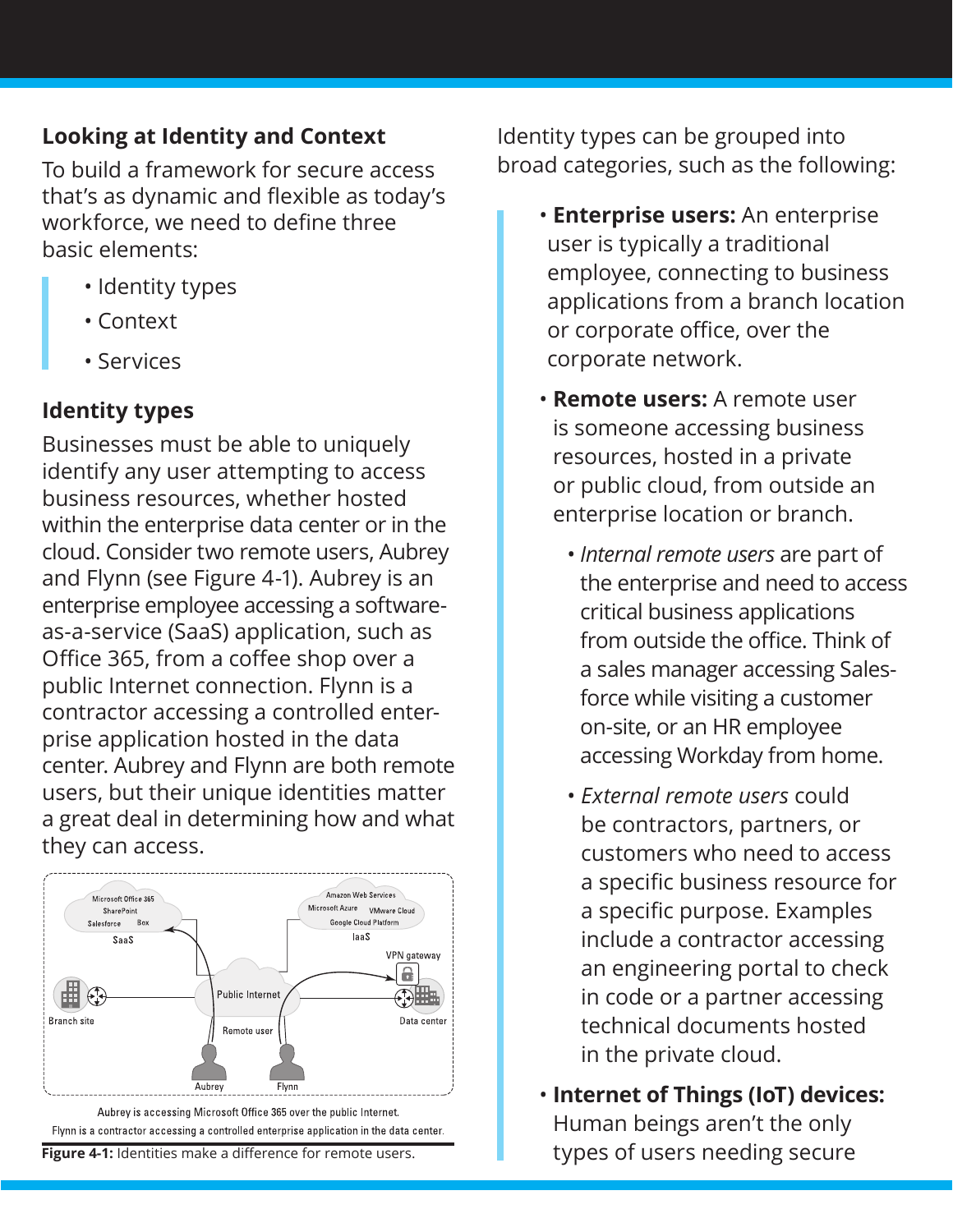access. IoT devices also connect to the network and require special security considerations. IoT endpoints used to be limited to specific verticals, but they've exploded in recent years. ZK Research predicts the number of IoT endpoints to grow from 25 billion in 2017 to a whopping 80 billion in 2025.

IoT devices can encompass a wide range of technologies. You need to secure everything from basic enterprise devices (printers, phones, videoconferencing equipment) to more innovative connected applications. For example, businesses can build safer workplaces by introducing connected cameras, thermal scanners, voice-activated devices, and other endpoints. In many cases, these devices connect over the public Internet, which means they need a higher level of security. Without adequate security, cybercriminals can easily intercept or alter data transferred between IoT devices and corporate servers hosted on-premises or in the cloud, or even hijack them to host new attacks.



**There is typically no way to load security tools onto IoT endpoints, so they must be secured via the** 

**network. That means everything,** 

**right down to the smart refrigerator reminding you to put more orange juice in the breakroom.**

### **Context**

After the network has established who the user is (identity), it analyzes the context for the access request. Context is about granting access to the right resources and applying the right services, based on a detailed picture of the user and what the user is trying to do.

The system needs some basic information to help determine context:

- How is the user connecting? What kind of device is she using and what's that device's security posture?
- Which resources is she trying to access and how sensitive are those resources?
- Which location is she accessing the network from and over what kind of connection?

The answers to those questions can dictate policy, allowing the network to apply the right network and security services automatically. In the example from Figure 4-1, we see Aubrey attempting to connect via a laptop running Windows 10, accessing an Internet application from her home Wi-Fi.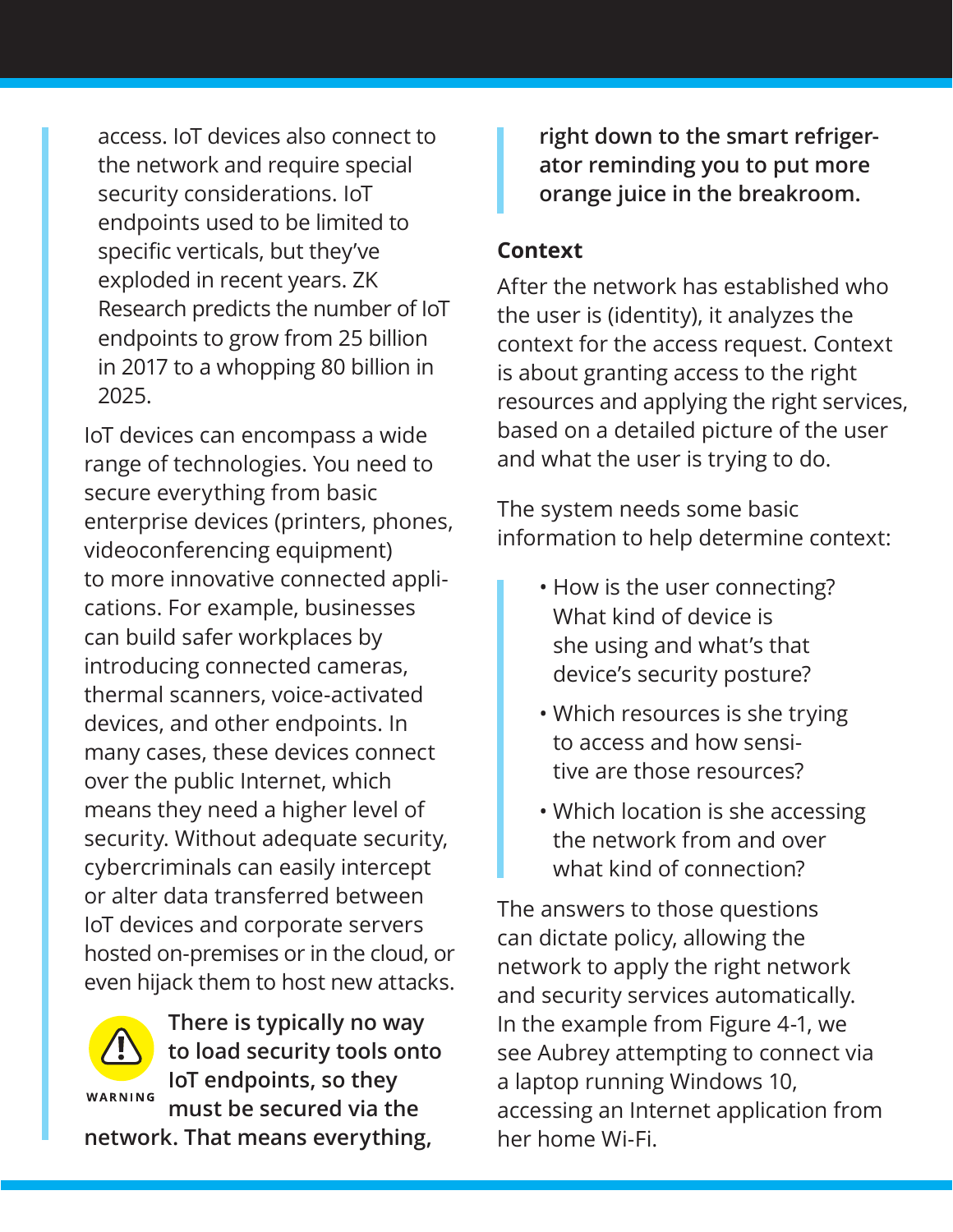## **Services**

The third component of contextual identity entails defining the services that the network will apply to that connection. In SASE, this includes both networking and security services, all of which can be delivered as a service from the cloud.

SASE networking uses software-defined wide-area network (SD-WAN) technology. An intelligent software network overlay selects the best path for each packet, based on real-time network conditions. To assure a consistent application experience no matter where or how users connect, SD-WAN can prioritize applications, monitor links, and automatically remediate issues. Within a SASE framework, this networking intelligence can even extend to "offnet" connections such as users' homes and remote endpoints.

On the security side, the network can apply services from the full security stack, such as the following:

- Access control lists (ACLs)
- Authentication and authorization
- Key management (Secure Sockets Layer [SSL]/Transport Layer Security [TLS])

The network can also apply the many intrinsic security functions aggregated within SASE (ZTNA, cloud-based firewall, SWG, and others) to protect users, data, and applications in the cloud from internal and external threats.

## **Putting It All Together**

Now, let's look at how identity, context, and services come together within a SASE and ZTNA framework. First, let's review how secure access works today.

As shown in Figure 4-2, a remote user seeking to access a business application must connect to the centralized data center via a VPN tunnel or some form of proxy device. Even if he's accessing a cloud application — even if there's a nearby cloud point of presence (PoP) for that application close to his remote location — all his traffic still gets routed through the data center, because that's where the security services live.



**Figure 4-2:** No matter where you are, the data has to make the same long journey.

• VPN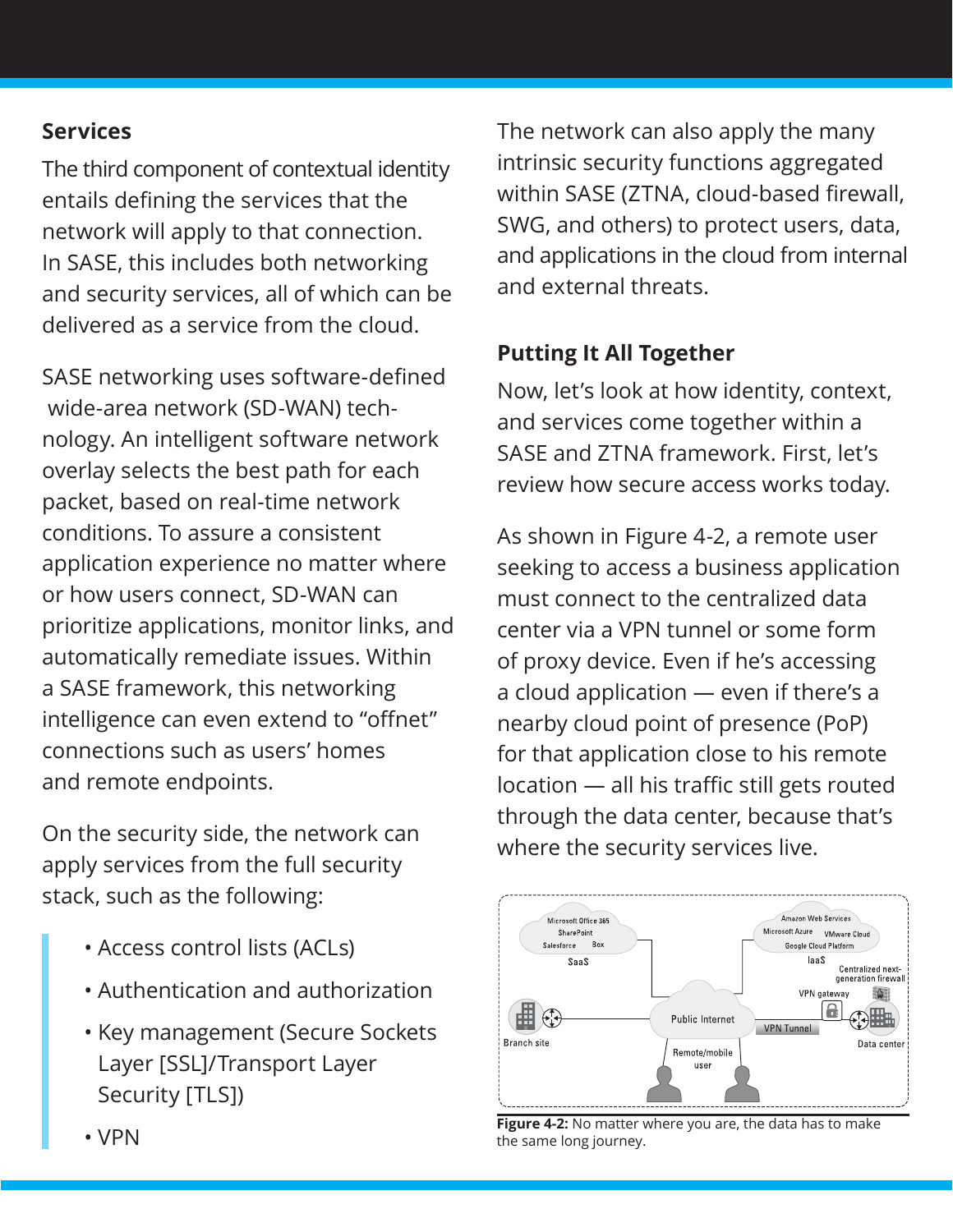Backhauling traffic in this way is inherently inefficient, adding latency that can deteriorate application performance. When large numbers of people are working remotely via public Internet connections, such as during the COVID-19 crisis, the problem gets even worse. Imagine a Los Angeles freeway at rush hour, but everybody is driving Big Wheels. This system also adds unnecessary bandwidth (and costs) as traffic "trombones" back and forth, effectively doubling the traffic volume. Finally, cloud applications often have issues with proxy security gateways, causing applications to time out and users to be frustrated.

To address these issues, enterprises want a more flexible secure connectivity model, one that's application-centric rather than network-centric and that lets users access cloud applications directly over the Internet, without performance penalties. Enter SASE and ZTNA.

**Traditional remote connectivity models based on VPNs aren't as secure as**  WARNING **they could be, because they rely on an antiquated "insideversus-outside" approach to trust. After a remote user is granted access to the network, she can access any resource there, including cloud applications. VPNs are also expensive and hardware-**

**dependent, leading to high total cost of ownership. Ultimately, VPNs were designed for an earlier time, when just a small percentage of employees worked remotely. VPNs were never meant to handle today's large remote workforces.**

#### **Identity + context + services = ZTNA**

ZTNA changes the game for secure remote connectivity. It implements a zero-trust model, where users can't even see corporate resources, much less access them, without explicit permission. Users access each individual application not the full enterprise network — via a secure, encrypted connection. The network automatically applies the right security (services), allowing only trusted devices (context) and users (identity) to access the application. The network does this for both on-premises and cloudhosted applications.

ZTNA maps each user to the policy defined for that specific application, regardless of whether the user is inside or outside the office. This allows IT personnel to maintain a single set of policies per user, reducing operational complexity and costs. It also ensures a consistent application experience, no matter where users connect from (remote or branch) or where the application resides (branch, data center, cloud, or Internet).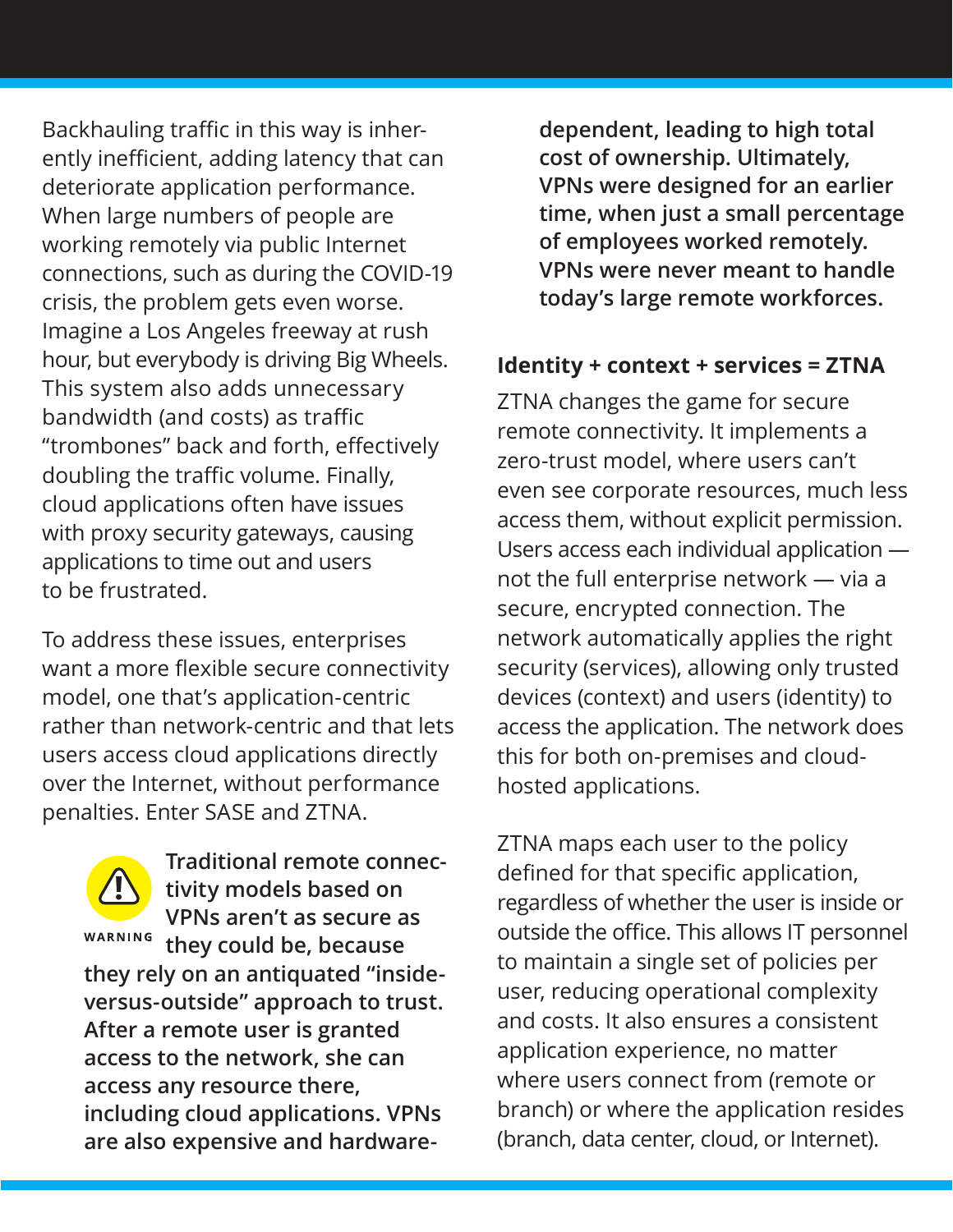In the following sections, we explore what this means for different kinds of users and access scenarios.

#### **Remote users**

Bob is a remote user working on his corporate laptop from home, accessing applications hosted in the corporate data center as well as SaaS applications over the public Internet. This common scenario actually encompasses three different access models:

#### • **Bob accesses the Internet.**

Bob types www.yahoo.com in his browser. The traffic from his home network gets redirected to a nearby SASE cloud PoP. SASE uses ZTNA to identify the user (Bob) and traffic type (Internet). As per corporate policy for Internet access, it enables URL filtering, blocking access to web content that's inappropriate or potentially dangerous.

• **Bob accesses an enterprise application.** Bob, who works in sales, logs onto an internal sales application hosted in the corporate data center. The ZTNA framework verifies that Bob is authorized to access the application, and an application-layer firewall continues to inspect all traffic over that connection. Through his zero-trust connection, Bob can't even see,

much less access, any application he's not specifically authorized to use. For example, if Bob were to click a link in an email for an HR SharePoint folder, ZTNA would block that connection, because Bob's identity as a sales employee doesn't allow him access.

• **Bob accesses a SaaS application.**  Bob wants to use the company's cloud-based Salesforce application to access a bill of materials for a customer. Here, the cloud-based SASE solution provides seamless, secure connectivity to a nearby Salesforce cloud PoP, without ever routing Bob's application traffic through the corporate network or exposing it to the public Internet. The SASE solution also applies the right security based on Bob's identity and the application he's accessing. Finally, the SASE solution automatically adds cloud-based anti-malware protection, guarding against viruses, spyware, and other harmful or malicious programs.

#### **Enterprise users at a branch**

Vanessa is working from an enterprise branch office, accessing corporate applications hosted in the central data center, as well as SaaS applications and infrastructure-as-a-service (IaaS) resources in the cloud, over the enterprise network.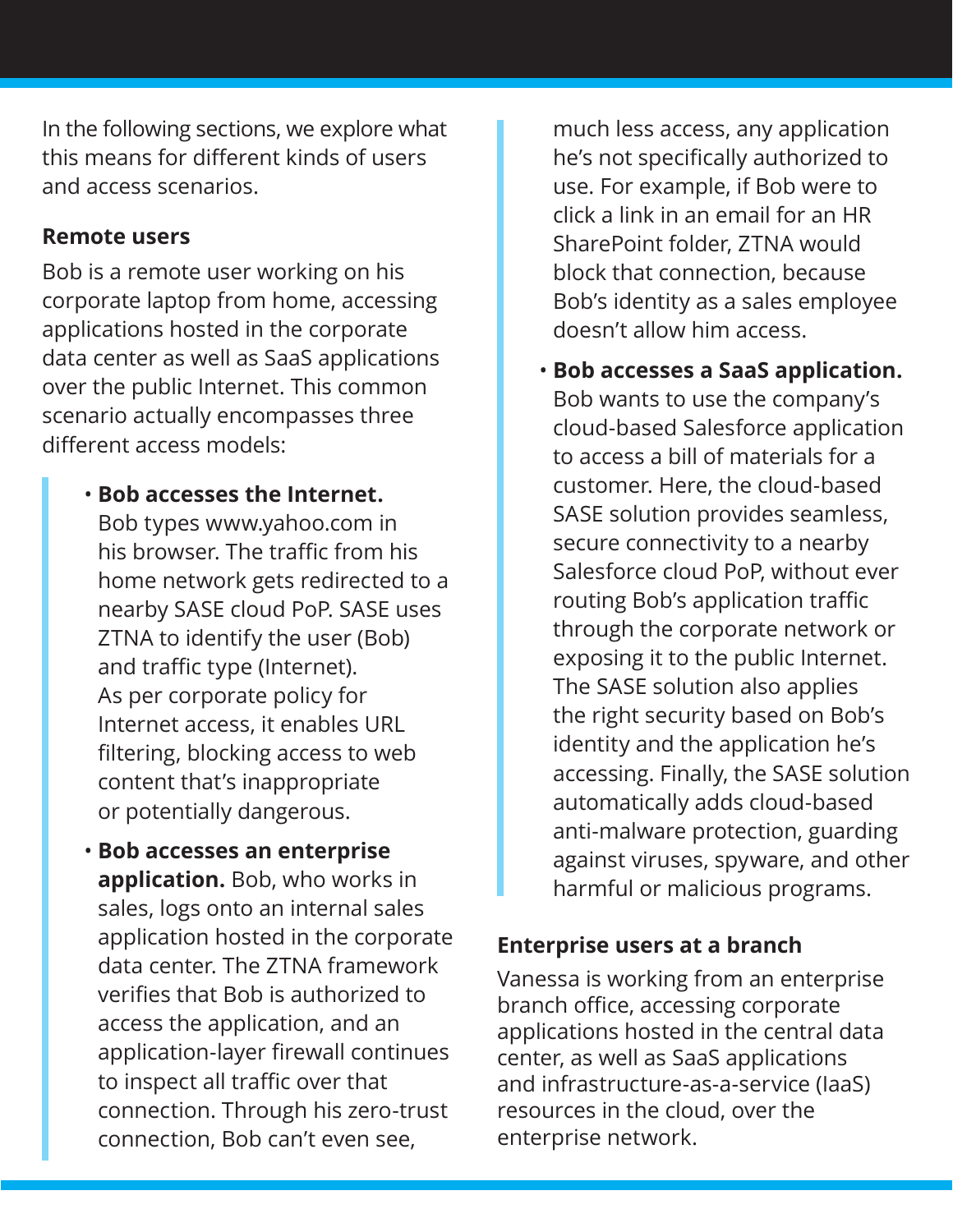All traffic leaving Vanessa's workstation is inspected by the lightweight firewall at the branch to apply stateful applicationaware policy.



**This policy can be applied per user, just as in the remote access case.**

Traffic destined for cloud and SaaS applications gets redirected to a nearby SASE cloud PoP for more granular inspection and analysis. As Figure 4-3 shows, this analysis can include a variety of cloud-based security services:

- Intrusion detection service/ intrusion prevention service (IDS/IPS)
- URL filtering
- Anti-malware protection
- Cloud access security broker (CASB)
- Data loss prevention (DLP)



Now, the enterprise can automatically apply additional layers of cloud security to Vanessa's SaaS and IaaS traffic, even when she's working in the branch. It uses cloud-based security like CASB and DLP to protect against data leakage and ensure that corporate security policy is always enforced — even when Vanessa is using cloud applications that don't get routed through the data center.

## **Internet of Things devices**

A large regional grocery store chain wants to connect sensors in refrigerators at its retail stores and send temperature data to an application running in the corporate data center. The company also wants to communicate with local temperature control devices at the stores, which connect over each store's Wi-Fi network. The devices upload historical data, logs, and statistics to a cloud-based management station over the public Internet.

For both of these IoT scenarios, the framework invokes SASE components such as cloud-based firewall, IDS/IPS, and anti-malware. It automatically applies the right protection for privacy, security, and data loss. The stores stay safe, and the milk stays cold.

**Figure 4-3:** A typical SASE framework